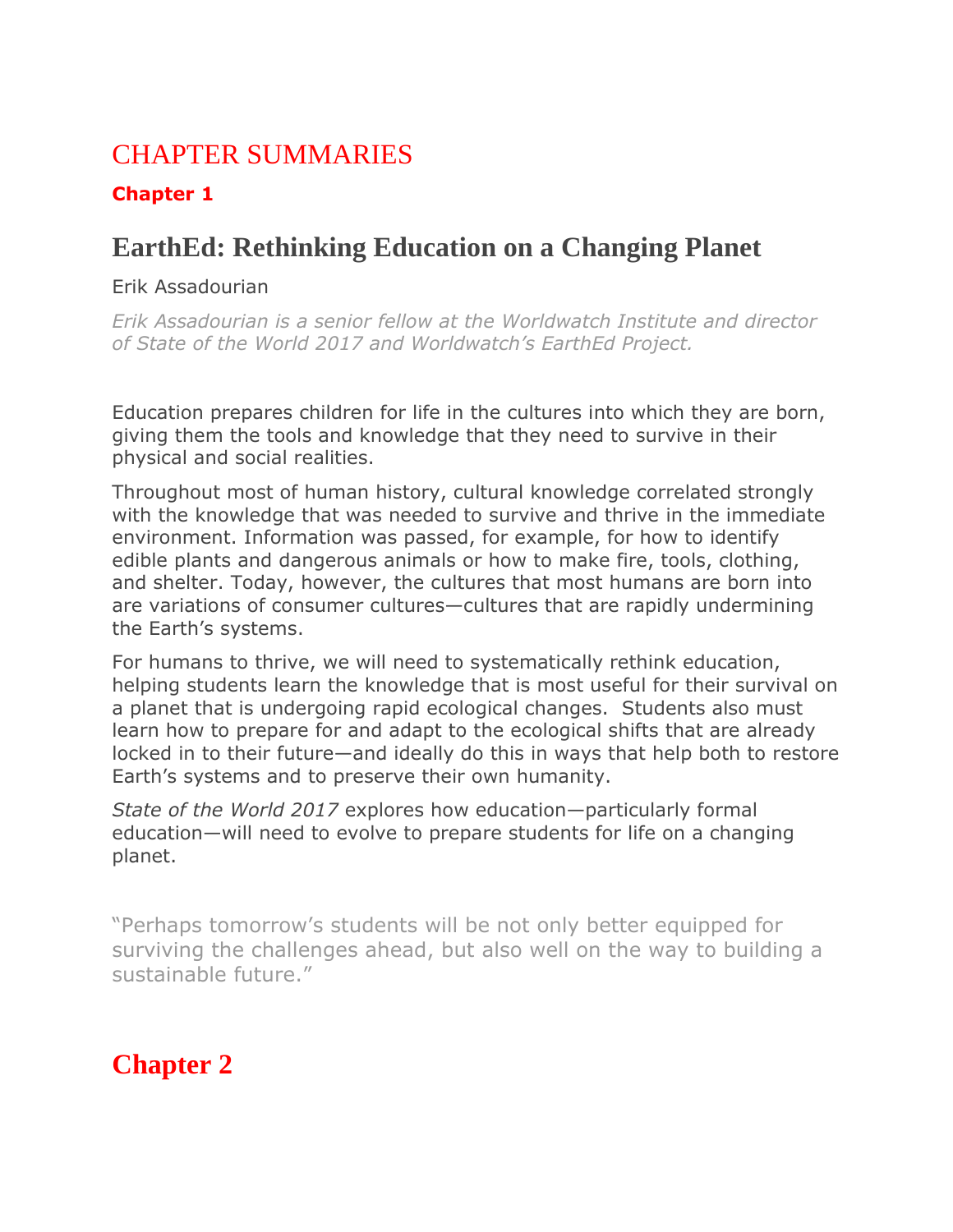### **Outdoor School for All: Reconnecting Children to Nature**

#### David Sobel

*David Sobel is the author of eight books on childhood and nature and is Senior Faculty in the Education Department at Antioch University New England in Keene, New Hampshire.*

One of the salient problems facing us today is children's alienation from the natural world. They're too creeped out to touch earthworms, they don't know where their food comes from, and they're afraid to walk in the forest alone. Or, if they are walking in the forest, they can't see the forest for their iPhones.

What's to be done? Before students can be taught to 'save the rainforest' they need to love their local forest. Opportunities for nature play and learning need to be an integral part of cultivating adult environmental behavior. Around the world, numerous overlapping movements have this goal in mind: "green schools," education for sustainable development, environmental education, community-based education, nature and placebased education, the farm-to-school movement, and more. And these leaders are implementing a variety of programs, from forest schools to innovative outdoor programs and wilderness trips that are leading to reconnecting children with the Earth.

"Children cannot just learn about the environment through virtual simulations; they need to get wet and dirty in order to fall in love with the Earth."

# **Chapter 3**

#### **Ecoliteracy and Schooling for Sustainability**

#### Michael K. Stone

*Michael K. Stone is senior editor at the Center for Ecoliteracy, coeditor of* Ecological Literacy: Educating Our Children for a Sustainable Future *(Sierra Club Books), author of* Smart by Nature: Schooling for Sustainability *(Watershed Media), and winner of the Green Prize for Sustainable Literature.*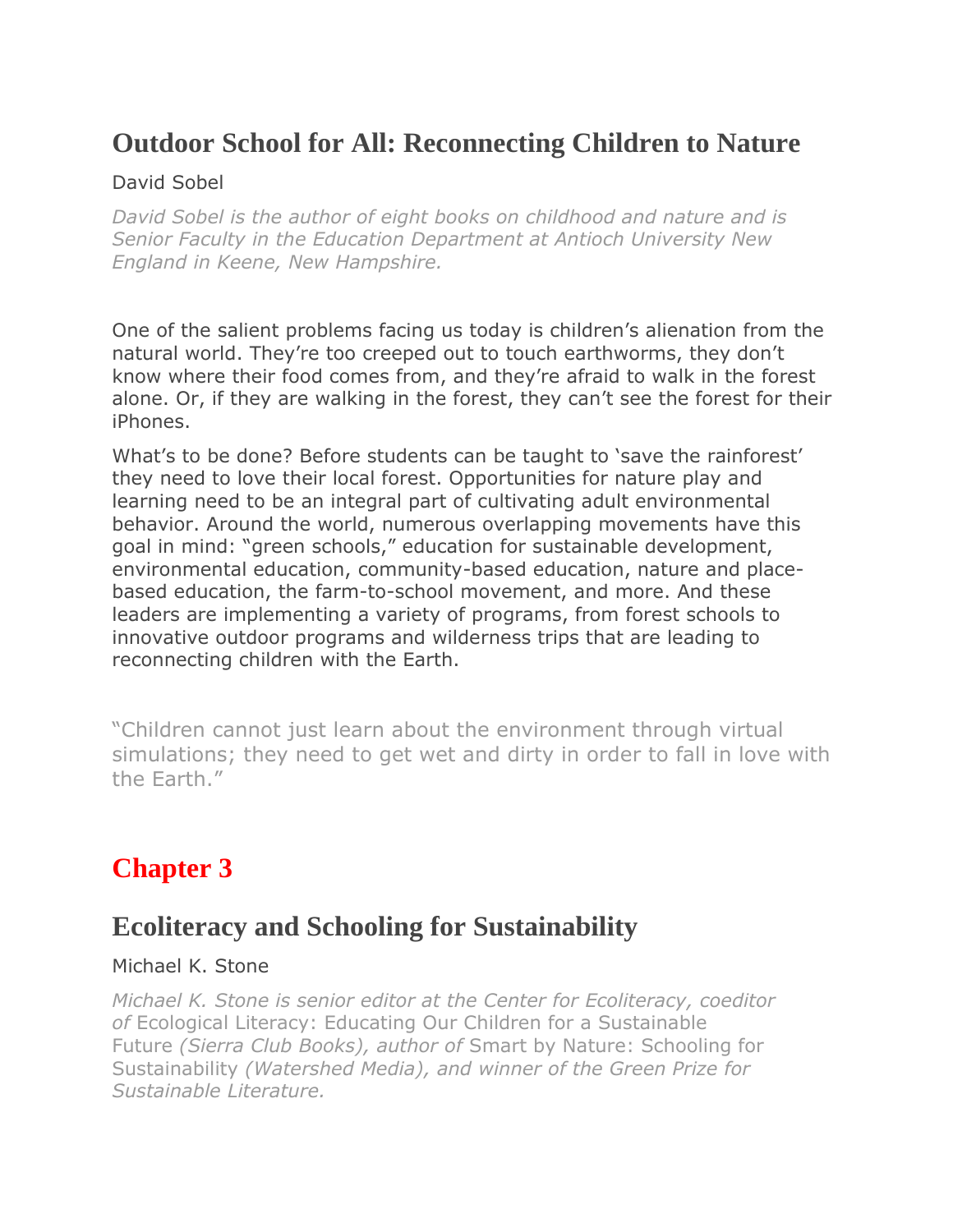Ecological literacy is the ability to understand the basic principles of ecology—the processes by which the Earth's ecosystems sustain the web of life—and to live accordingly. Its principles can be distilled into four guiding principles: "Nature Is Our Teacher," "Sustainability Is a Community Practice," "The Real World Is the Optimal Learning Environment," and "Sustainable Living Is Rooted in a Deep Knowledge of Place."

Education for ecological literacy is, ultimately, about hope—about recognizing that "life creates conditions conducive to life," and that we can find in nature the guidance and inspiration that we need to design and maintain healthy, sustainable communities. For example, by working to learn about and protect a freshwater shrimp, elementary students in California became more knowledgeable about ecology, the sciences, even how to organize diverse community interests to help protect the shrimp to improve their local watershed.

"Instead of reading about natural processes or looking at simplified drawings, students can encounter nature in the rich, messy ways in which it actually exists."

# **Chapter 4**

#### **Education for the Eighth Fire: Indigeneity and Native Ways**

#### **of Learning**

#### Melissa K. Nelson

*Melissa K. Nelson is an Anishinaabe/Cree/Métis (Turtle Mountain Chippewa) ecologist, educator, and scholar-activist who serves as an associate professor of American Indian Studies at San Francisco State University and as president of the Cultural Conservancy.*

Indigenous education is inherently environmental education. It starts with a cosmological orientation to the sun, moon, and stars in relation to local geography and ecology, which creates eco-cultural landscapes and sacred places.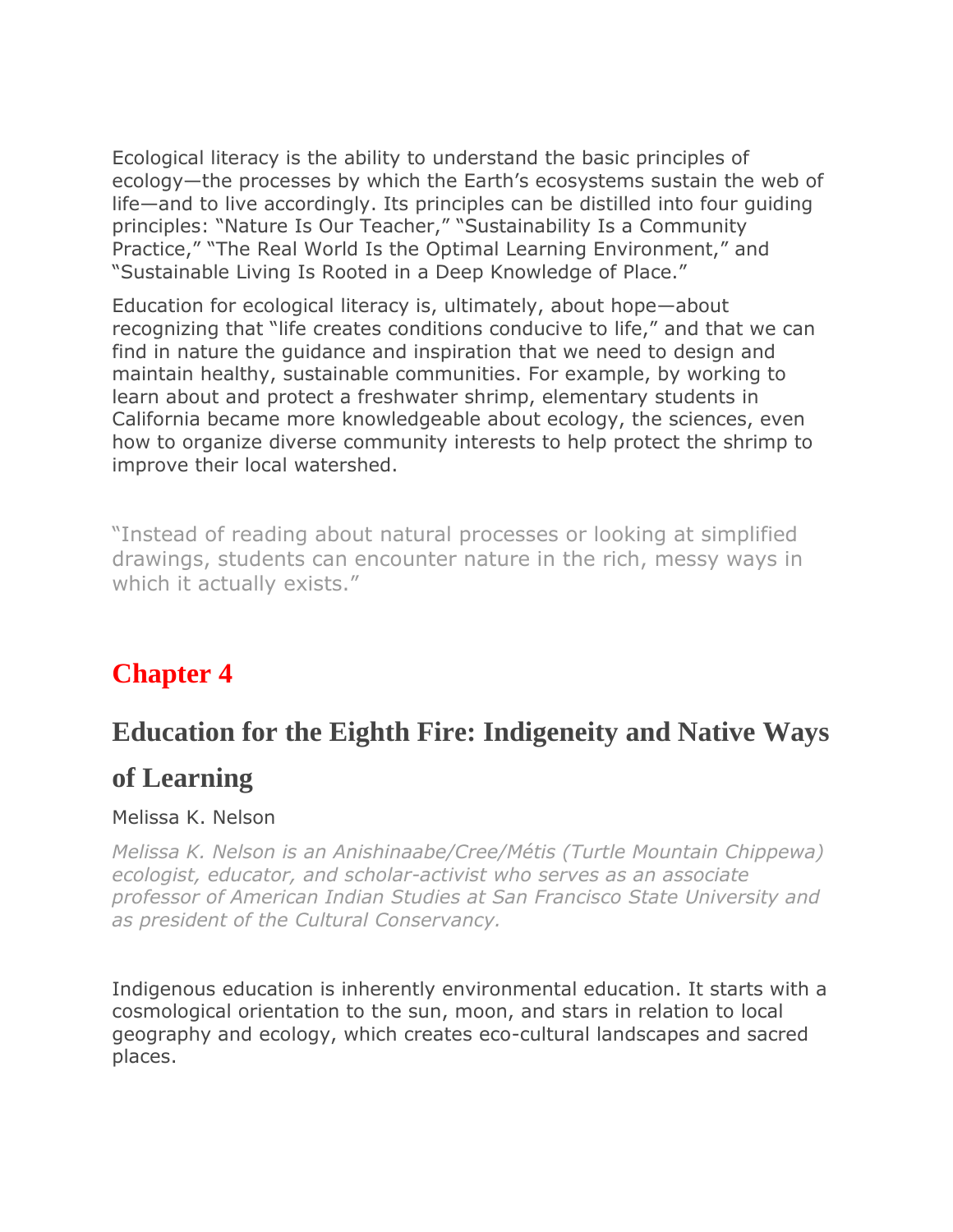One cannot learn about the history of *any* place without understanding the first peoples of the land and their unique cultural and environmental practices, as well as the impacts of conquest, and cultural resilience. Indigenous learning is always contextual, starting with exactly where you are.

Indigenous peoples are exercising their self-determination and educational rights to renew Indigenous lifeways and teach them to younger generations. It is clear that peoples of all walks of life are listening to these teachings, decolonizing their minds, and preparing to learn anew to create the New People for a green future.

"Indigenous learning is always contextual, starting with exactly where you are—cosmologically, geographically, ecologically, culturally, and historically."

# **Chapter 5**

# **Pathway to Stewardship: A Framework for Children and**

#### **Youth**

#### Jacob Rodenburg and Nicole Bell

*Jacob Rodenburg is the executive director of Camp Kawartha Outdoor Education Centre in Ontario,Canada, and a part-time teacher at Trent University in Peterborough, Ontario. Nicole Bell is Anishinaabe (bear clan) from Kitigan Zibi First Nation and an assistant professor and senior Indigenous adviser at Trent University's School of Education and Professional Learning.*

As an environmental educator, it is difficult not to get discouraged. The news about the state of the environment is ever more sobering. Climate change, habitat destruction, species depletion, rising sea levels, pollution, and the list goes on. Teaching about these formidable challenges can seem daunting, overwhelming, and, at times, simply hopeless. And despite our best efforts, things just seem to be getting worse.

Perhaps like a reversed telescope, environmental education is being looked at in the wrong way. Instead of dealing with reactions to problems and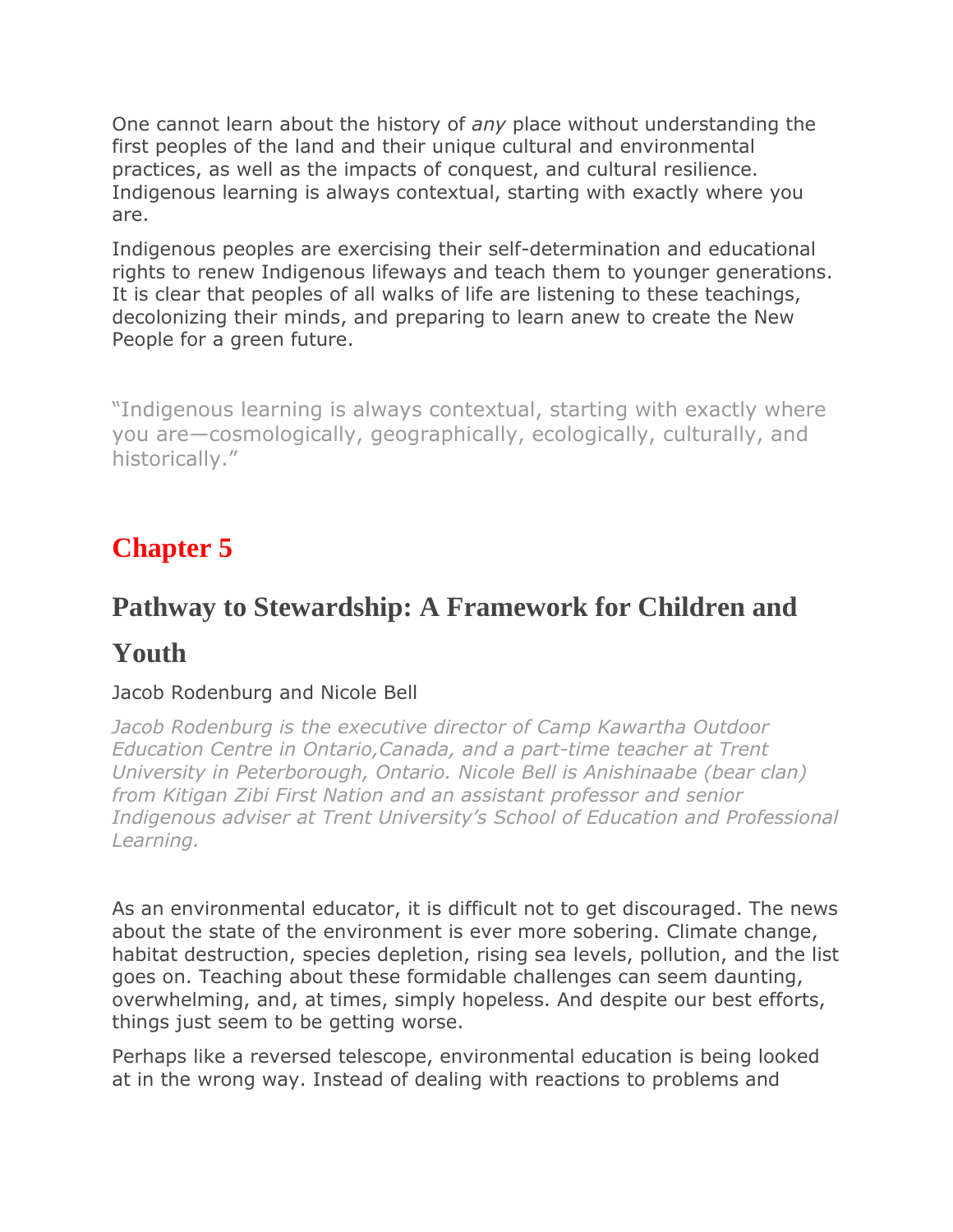trying to solve environmental issues as they arise, it may be worthwhile to consider what sort of citizens we believe should populate the Earth.

Raising environmentally engaged citizens requires more than just a few educators participating in this work. Rather, it is a collective responsibility: each of us has a stake in fostering the stewards of tomorrow.

"This is a call for educators, parents, community leaders, and youth groups to coordinate their efforts so that they may take collective responsibility for fostering stewardship."

# **Chapter 6**

## **Growing a New School Food Culture**

#### Luis González Reyes

*Luis González Reyes is an educator and author who is responsible for the "ecosocialization" of schools run by the FUHEM Foundation in Madrid, Spain, including coordinating the ecosocial curriculum, the ecological school cafeteria, and the blog Tiempo de Actuar (tiempodeactuar.es).*

Around the world, the commitment to a fair, healthy, and sustainable food model within the sphere of formal education represents a cultural transformation, not just for students but for the broader educational community and for society as a whole.

Getting there is not easy, however. Truly transforming the relationship that schools have with food—and ensuring that food is a vector for lasting societal change—is a multidirectional process of teaching and learning that involves a broad range of stakeholders. This includes students and teachers, cooks and cafeteria monitors, food suppliers and intermediaries, families and neighborhoods, as well as numerous other actors from the communities in which schools are located.

"Schools have, and are, building a higher meaning for the community and are shaping the growers and eaters of today and tomorrow."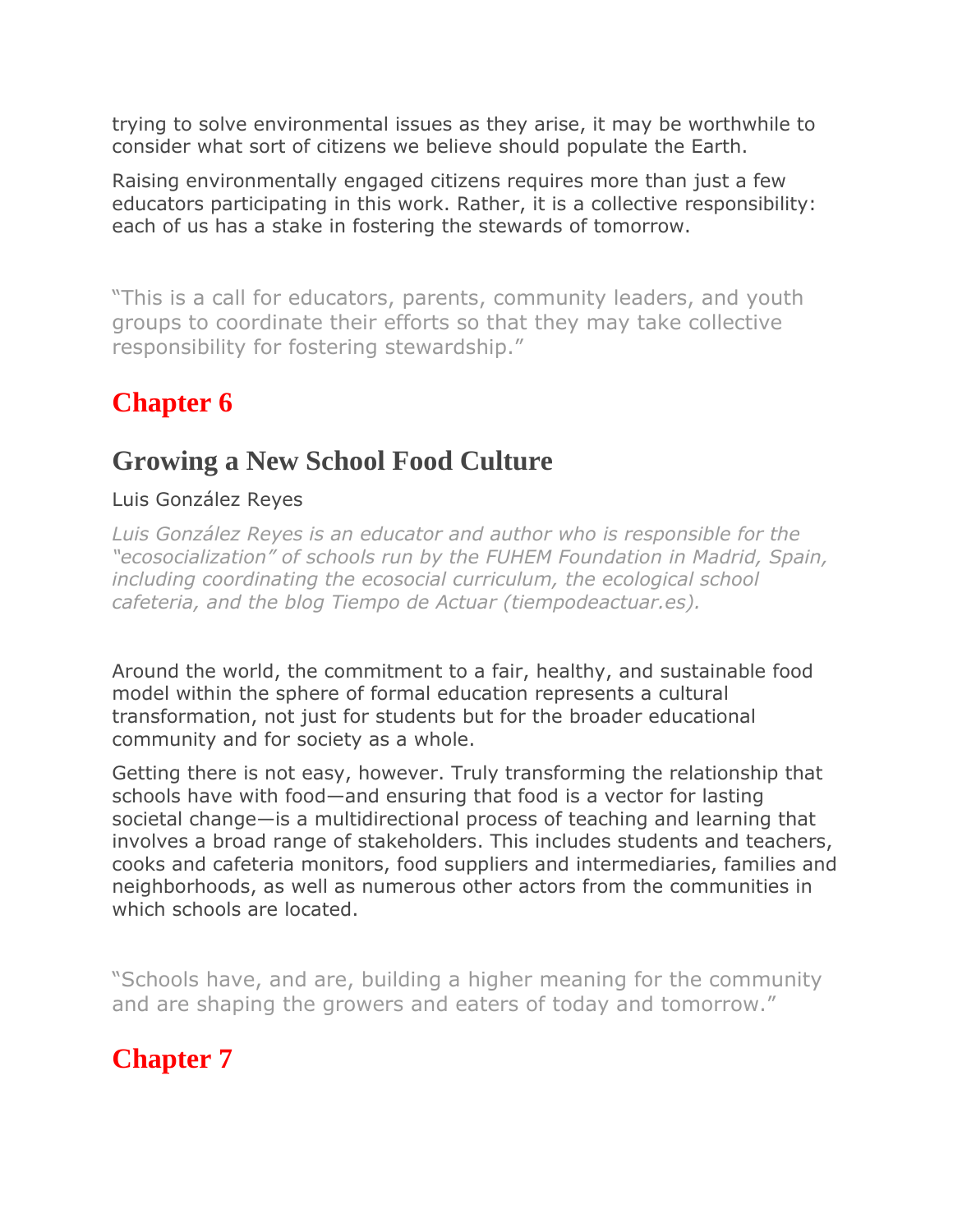### **The Centrality of Character Education for Creating and**

#### **Sustaining a Just World**

Marvin W. Berkowitz

*Marvin W. Berkowitz is the Sanford N. McDonnell Professor of Character Education and codirector of the Center for Character and Citizenship at the University of Missouri-St. Louis.*

Good character education is good education. When done well, it leads to a caring and fair school climate, pro-social and responsible student behavior, increased academic achievement, and development of character in youth.

Society's future depends upon the character of its youth and how that will manifest when they become adult citizens. Intelligent, comprehensive, effective character education will contribute greatly to the positive future that our world needs. A more sustainable, just, and compassionate world will only happen if there are more people able and motivated to steer the world in that direction.

"Character education ultimately is a process of motivating and equipping all children to more strongly repair the world."

# **Chapter 8**

### **Social and Emotional Learning for a Challenging Century**

#### Pamela Barker and Amy McConnell Franklin

*Pamela Barker is an educational consultant in social and emotional learning and restorative practices in Fort Collins, Colorado. Amy McConnell Franklin is the director of social emotional learning and mindfulness at United World College Thailand.*

What does it take to ensure that students are present to learn? What does it take for them to care enough about the world and each other to commit to collective efforts to address one of the major challenges of our time, climate change?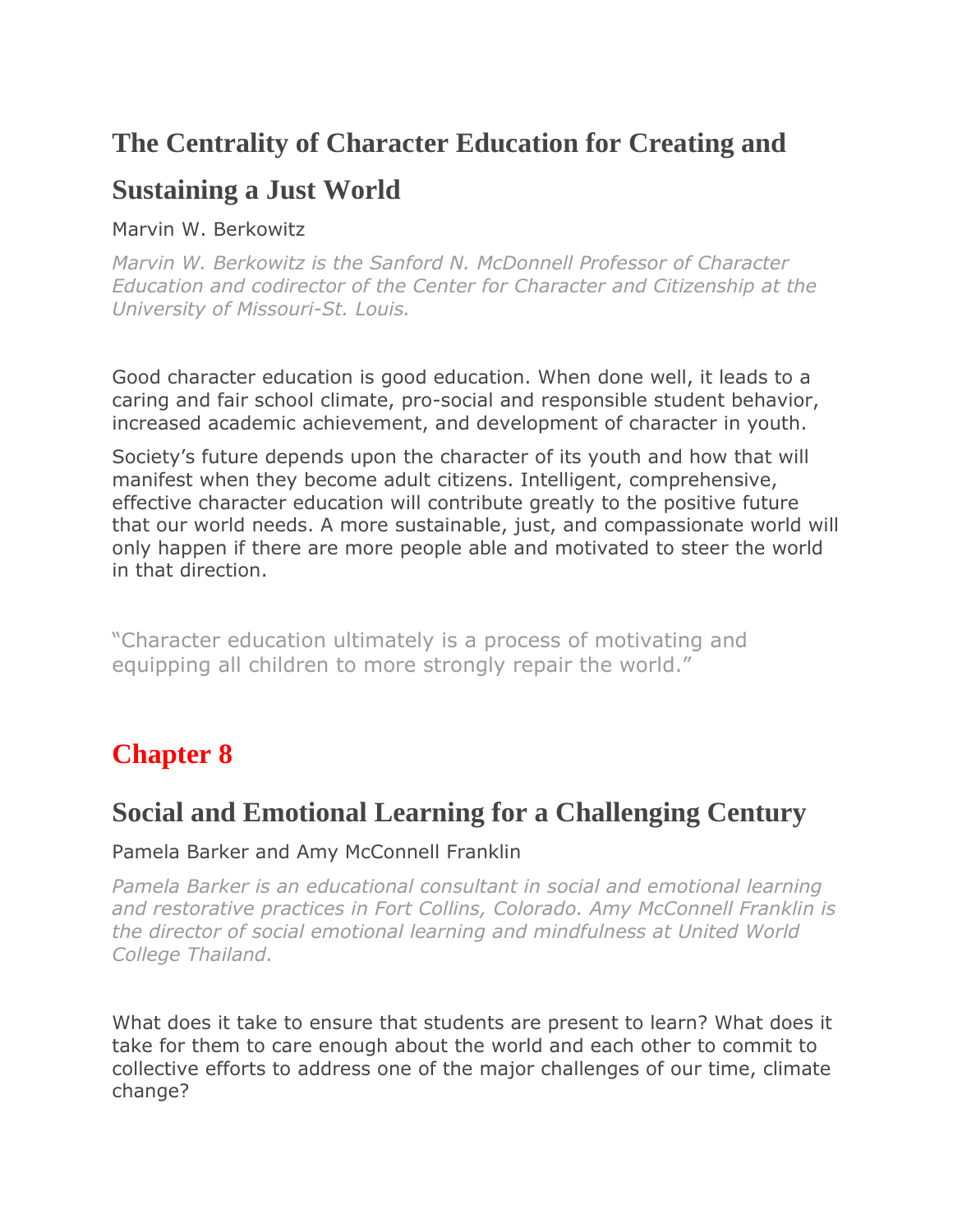It is no longer enough to simply teach reading, writing, and arithmetic in a one-size-fits-all approach that is useful for finding jobs in industrial societies.

In addition to cognitive skills, our children must learn the necessary social and emotional skills to thrive in an information-rich and climate-shifting society where knowledge, innovation, collaboration, and adaptation are key. Considering the looming threat of climate change, there is no time to waste.

"Simply leaving the development of social and emotional skills to chance versus deliberately teaching them to all children—particularly those living in communities on the front lines who are most vulnerable and those who may emerge as leaders and policy makers—puts all of our futures at risk."

# **Chapter 9**

### **Prioritizing Play**

#### David Whitebread

*David Whitebread is the director of the Play in Education, Development and Learning (PEDAL) Research Centre at the University of Cambridge.*

Over the last two generations, there has been a dramatic cultural change in the life experiences of our children. The generation of "baby boomers" born just after World War II experienced a childhood in which they played out in the street or in local fields and parks, in groups of children often of very mixed ages. This relative freedom and experience of free play and "unstructured" time has largely disappeared for many children across the world.

By limiting the playful opportunities that are available to our children in the modern world, there is a grave risk that we are reducing the development of the very skills and capabilities that they will need the most in order to confront the challenges of the twenty-first century and beyond.

Fortunately, there are many ways in which children's play can be supported, resulting in beneficial outcomes for both the individual and society.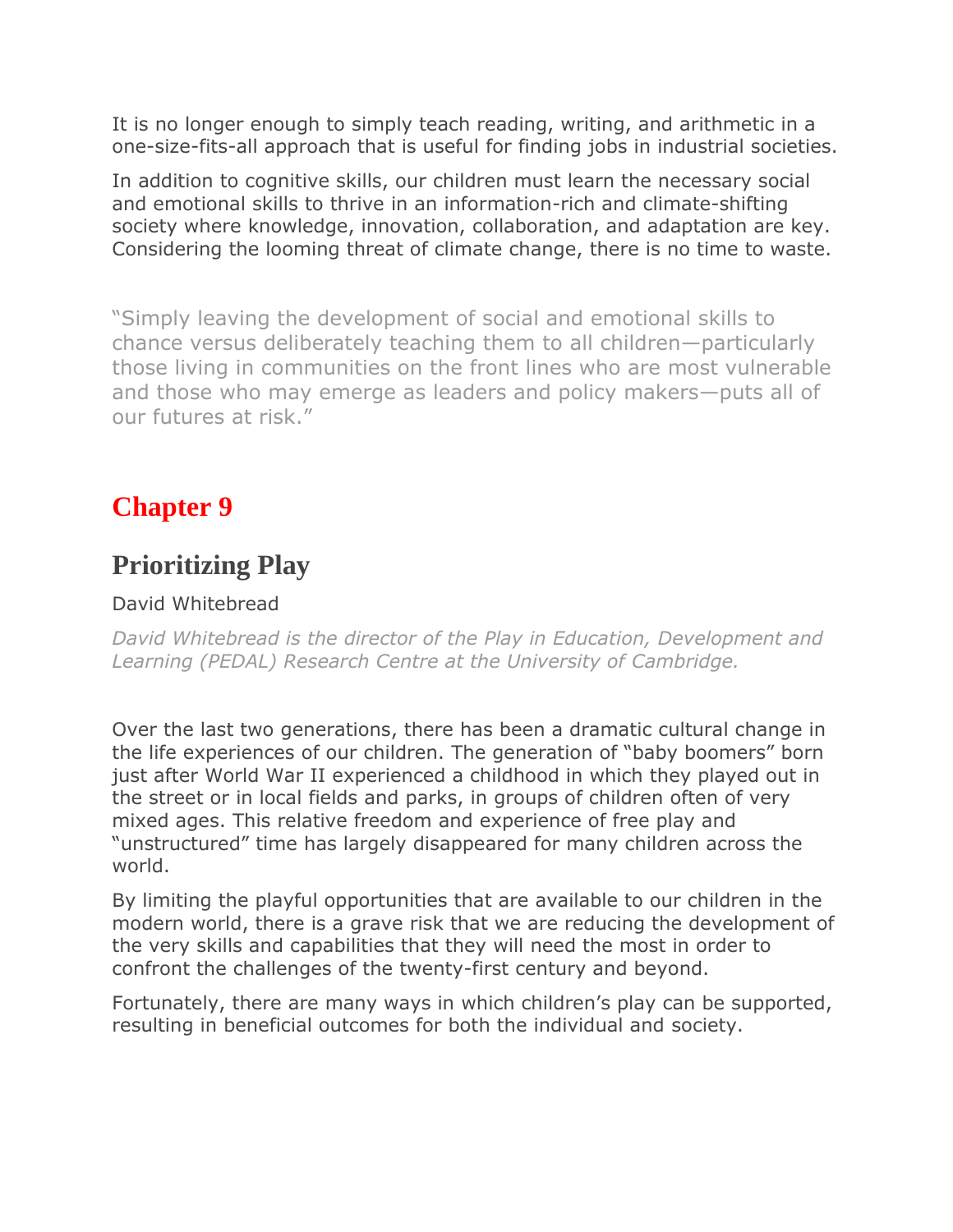"Arguably, our culture, our science, and our technological achievements all arise, at least in part, from our playfulness."

# **Chapter 10**

### **Looking the Monster in the Eye: Drawing Comics for**

### **Sustainability**

#### Marilyn Mehlmann with Esbjörn Jorsäter, Alexander Mehlmann, and Olena Pometun

*Marilyn Mehlmann is a psychologist and management consultant focused on sustainable development and methods development and serves as head of development and training at Global Action Plan International (GAP). Esbjörn Jorsäter teaches the use and practice of comics as an educational tool to teachers and youth leaders worldwide and is codesigner of the Drawing for Life program and book. Alexander Mehlmann is network coordinator at GAP and has long experience in project management, including the Drawing for Life project. Olena Pometun is a professor at the National Academy of Pedagogical Science in Kiev, Ukraine, and introduced the use of comics into lessons for sustainable development in Ukrainian public schools.*

Education for sustainable development is no ordinary instructional challenge. To be successful, it needs to encompass transformation and engaged action, which, in turn, presuppose the engagement and empowerment of students. Students need the opportunity to identify their own "monsters" and to find ways to defeat them.

To engage people in action for sustainability, the transfer of knowledge is not enough. Comics—particularly the active creation of them—have demonstrated an educational potential far beyond the mere reading of them. Engaging students in the actual creation and co-creation of works of art has great potential as a tool for sustainability education.

"Comics can play a powerful role in teaching, in engaging students with often abstract concepts related to sustainability, and in enabling them to face and tackle difficult questions."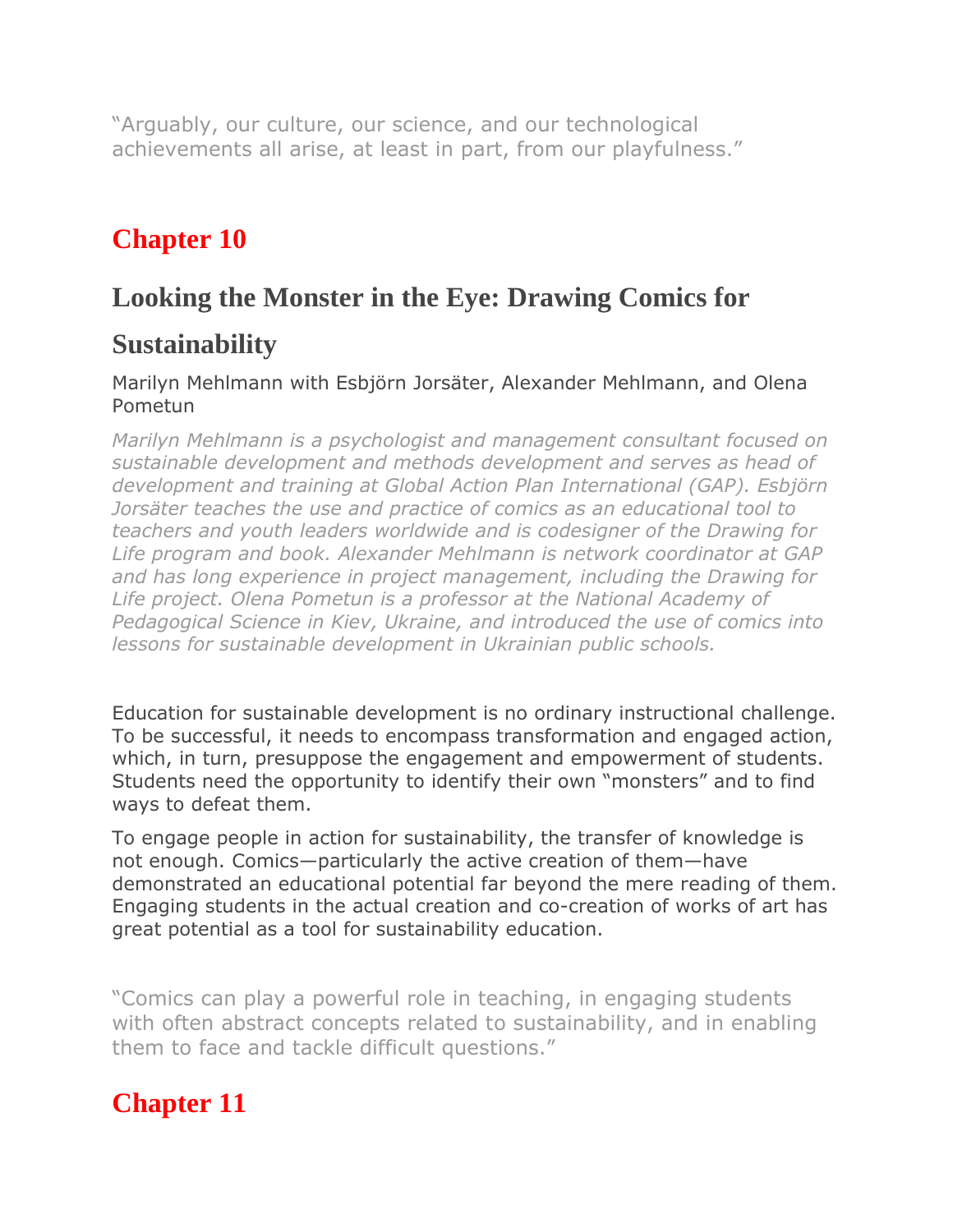### **Deeper Learning and the Future of Education**

#### Dennis McGrath and Monica M. Martinez

*Dennis McGrath is a professor of sociology at the Community College of Philadelphia. Monica M. Martinez is deeper learning senior fellow at the Hewlett Foundation. This chapter is based on the book* Deeper Learning: How Eight Innovative Public Schools Are Transforming Education in the Twenty-First Century *(The New Press: 2014).*

Many of those who are engaged in reimagining models of teaching and learning are turning to the concept of "deeper learning," an umbrella term for the skills and knowledge that students must possess to succeed in twenty-first century jobs and civic life.

In deeper learning schools, the school's leader and its teachers share an educational vision. They purposefully design learning experiences to be aligned to their vision of what students should know and be able to do.

The key to that transformation is reconceiving the role of teachers and revising the relationship between teachers and students: displacing the teacher as primarily a dispenser of knowledge and encouraging students to take responsibility for their own learning.

"There is increasing recognition of the need to transform current educational systems so that they promote critical thinking, problem solving, collaboration, and communication."

# **Chapter 12**

### **All Systems Go! Developing a Generation of "Systems-**

#### **Smart" Kids**

#### Linda Booth Sweeney

*Linda Booth Sweeney is an American systems educator, author, and cofounder of the Society for Organizational Learning Education Partnership.*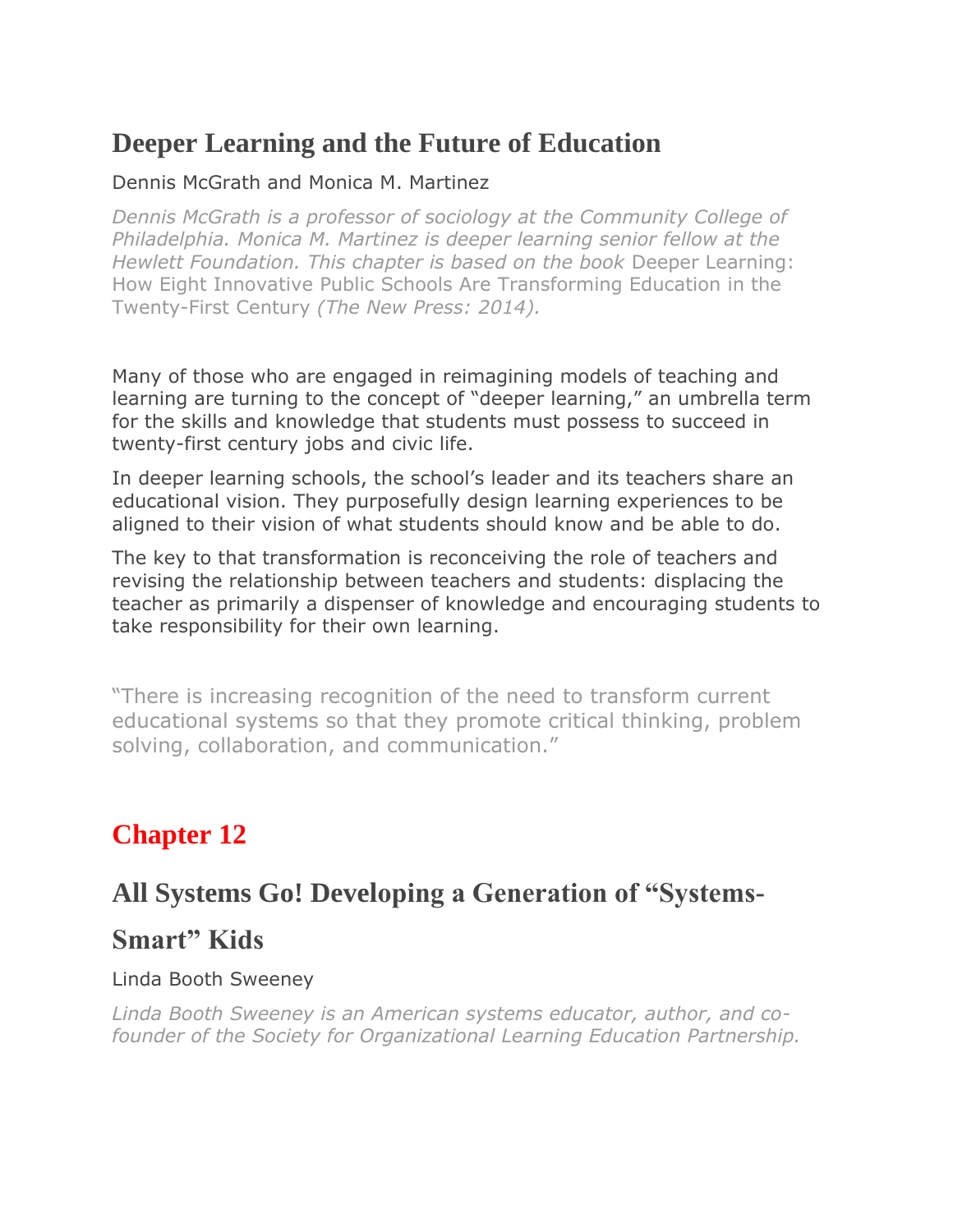How can education—whether in school, on a farm, in a lab, or at the kitchen table—enable the next generations to live sustainably and navigate the radical changes that they are inheriting in this human-affected epoch?

We do not need a specialized degree to answer this question. Common sense tells us that to understand humanity's impact on Earth's systems, we need to understand *systems.*

The good news is that systems education is happening in schools, nature centers, community meeting rooms, board rooms, and even on playgrounds. As systems become the context for learning, students will move beyond discrete lists to seeing patterns of interaction that more closely match the interdependent, complex world in which they live.

"We get into trouble when the desire to make the problem go away outweighs the desire to understand the problem or opportunity."

### **Chapter 13**

### **Reining in the Commercialization of Childhood**

Josh Golin and Melissa Campbell

*Josh Golin is executive director, and Melissa Campbell is program manager, at the Campaign for a Commercial-Free Childhood.*

As children and as adults, we are routinely taught that success can be measured through consumption, and that the brands and products we buy reveal some truth about who we are as people.

Marketers spend billions targeting children each year, creating a commercialized childhood that is unhealthy, unsustainable, and leaves kids woefully unprepared for a future that will require new kinds of behaviors, skills, and values.

Ending the commercialization of childhood will require strong regulation of the media and marketing industries, establishing schools as commercial-free zones, and helping children spend less time with screens and more time in creative play.

"As an outgrowth of consumer capitalism, the commercialization of childhood has contributed to the rapid changing of our planet."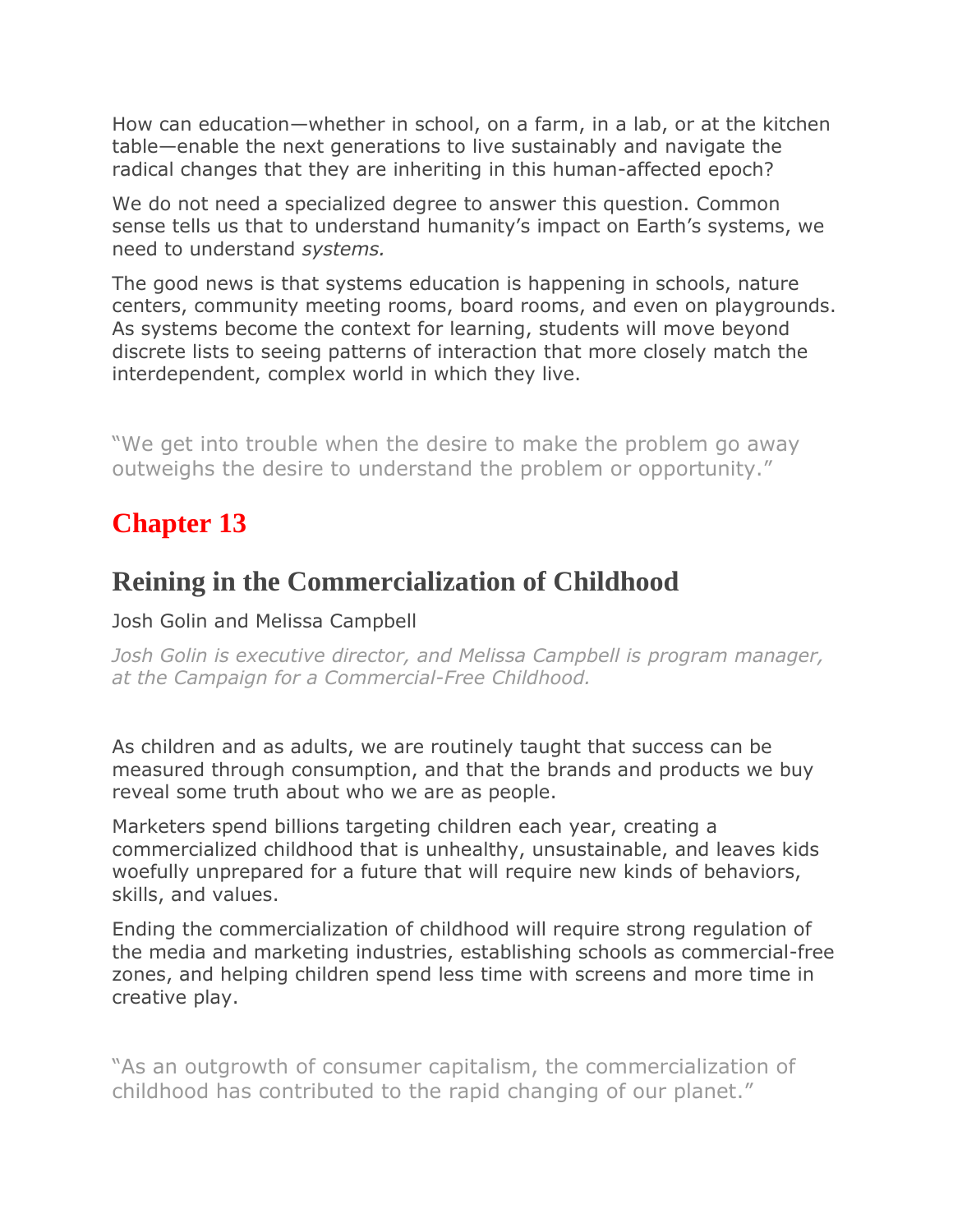# **Chapter 14**

# **Home Economics Education: Preparation for a Sustainable**

## **and Healthy Future**

#### Helen Maguire and Amanda McCloat

*Helen Maguire is a lecturer of Home Economics, and Amanda McCloat is head of Home Economics, at St. Angela's College in Sligo, Ireland.*

As complex societal and ecological challenges increasingly jeopardize the future of the planet, people everywhere will need to develop applicable life skills, appropriate competencies in specific domains, and improved critical and reflective capabilities.

Home Economics, as a discipline, aims to achieve healthy and sustainable living for individuals, families, and societies. To support the achievement of this fundamental aim, Home Economics integrates knowledge, problem solving, and practical skills for everyday life with an emphasis on taking decisive action to enhance the overall health and well-being of learners.

"By uniting the discourses of well-being and sustainability, Home Economics is a critical component of the curriculum that can serve as a key enabler and influencer in this new epoch."

# **Chapter 15**

### **Our Bodies, Our Future: Expanding Comprehensive**

### **Sexuality Education**

#### Mona Kaidbey and Robert Engelman

*Mona Kaidbey recently retired from the United Nations Population Fund, where she specialized in comprehensive sexuality education (CSE), among other topics. She continues to speak and write on CSE. Robert Engelman is a senior fellow and former president of the Worldwatch Institute. He directs the Institute's Family Planning and Environmental Sustainability Assessment project.*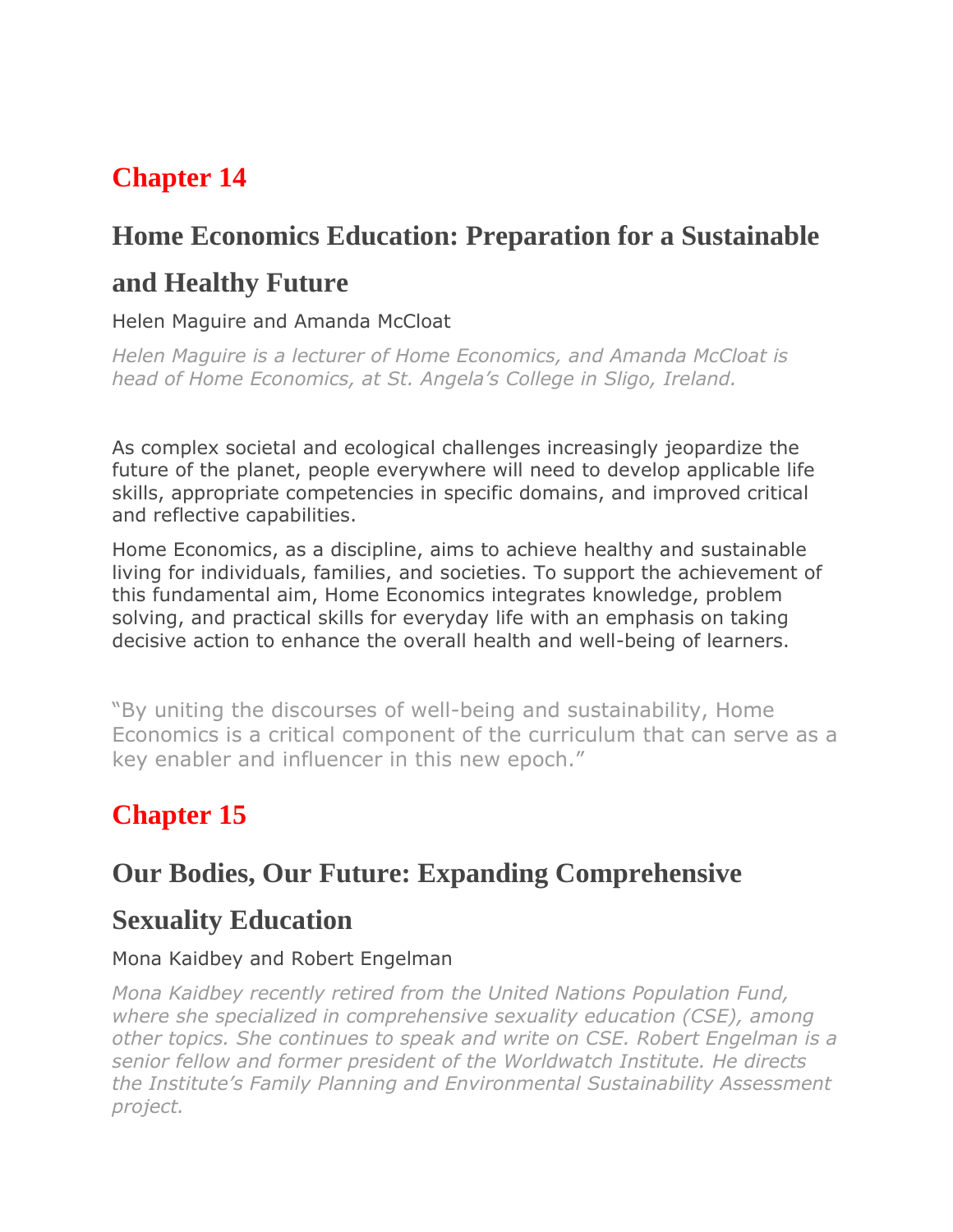What are successful outcomes of sexuality education? Happiness and health for the young as they turn into adults, for starters. But the benefits are also catalytically global and long-term—and, as it happens, especially germane to an EarthEd curriculum.

The future of world population and its social and environmental impacts depends largely on the behavior and decisions that today's 2.5 billion children and teenagers will make.

The critical thinking skills that young people develop through sexuality education will enable them to make informed decisions about some of the most intimate aspects of their being: their bodies, their relationships, and their sexuality. And those skills will inform the decisions they make about everything else in their lives, including their environmental behavior, their political engagement, and their decisions about what they buy and consume and how they live.

"Learners who internalize—along with their reading, writing, and arithmetic—*long live love* are likely to become the citizens that the rest of the twenty-first century desperately needs."

# **Chapter 16**

### **Suddenly More Than Academic: Higher Education for a**

### **Post-Growth World**

#### Michael Maniates

*Michael Maniates is professor of environmental studies at Yale-NUS College in Singapore.*

Colleges and universities are globally distributed, loosely networked around an expanding agenda of sustainability, and open to new ideas. They command respect.

But they also are creatures of the high-growth world from which we must exit: they depend upon economic growth and often promote it, and, as a result, the sustainability efforts that flow from them are often tailored to it.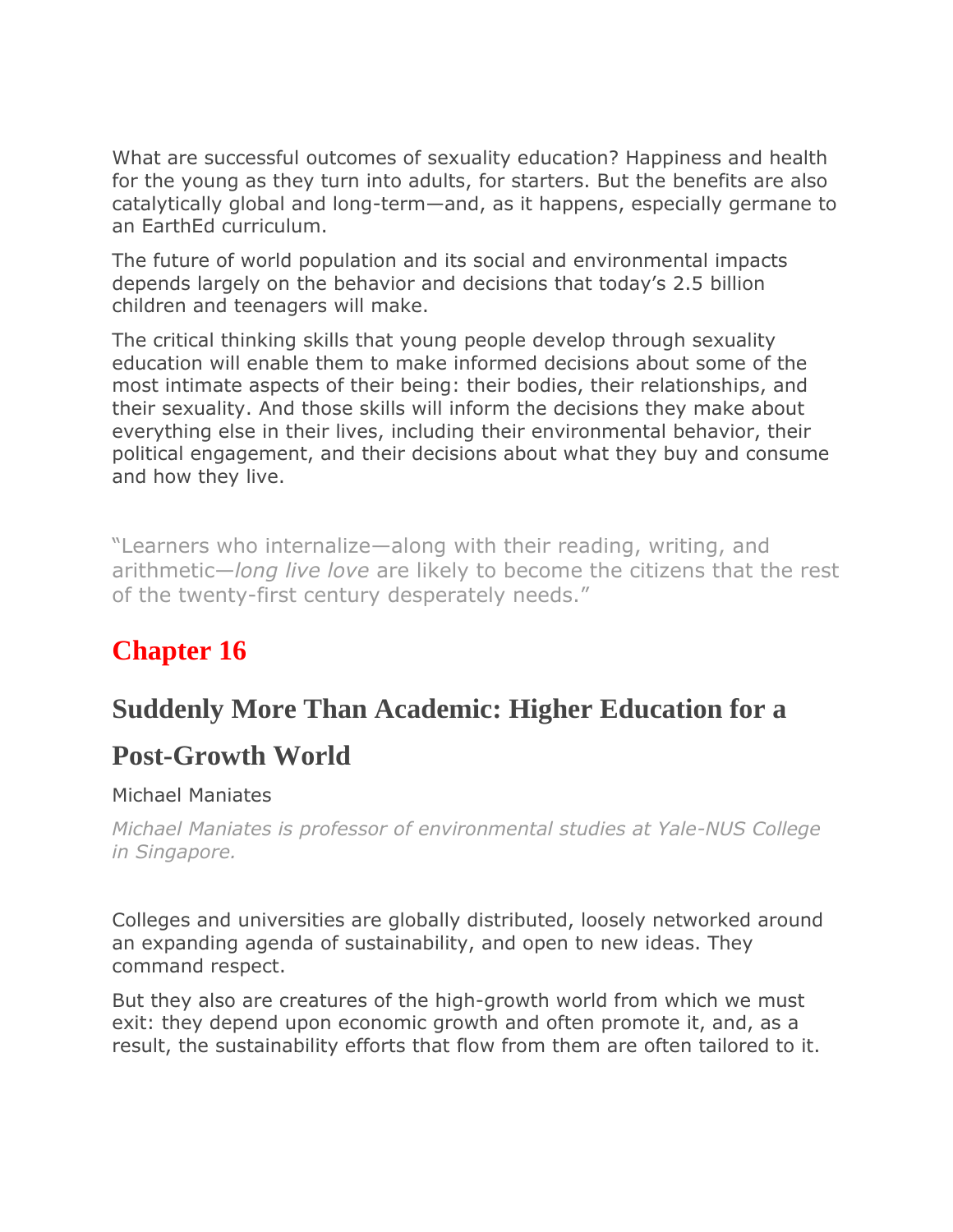If how we school our children is an important part of the puzzle of human prosperity in a turbulent twenty-first century, few tasks are more important than reorienting higher education toward a post-growth future.

"By accepting growth as given, higher education undercuts its considerable power to drive lasting sustainability."

## **Chapter 17**

### **Bringing the Classroom Back to Life**

#### Jonathan Dawson and Hugo Oliveira

*Jonathan Dawson is head of economics at Schumacher College in England, where he coordinates and teaches/facilitates on the innovative Economics for Transition postgraduate program. Hugo Oliveira is a landscape ecologist and permaculture specialist at OrlaDesign and a researcher at the Center for Ecology, Evolution, and Environmental Change at the University of Lisbon in Portugal.*

Our educational systems are in crisis, beset by multiple sources of disruption. These include the growing gulf between the mindsets, competencies, and skills required to address our converging "wicked" crises and those provided by a conventional university education, as well as growing student dissatisfaction with what is being offered.

This is something that cannot be tackled using the old methods alone. Replacing one set of textbooks with another is not going to do the trick.

The revolution that is required in our educational practice needs to be felt on an embodied level as much as understood cognitively. It can be described as nothing short of bringing the classroom back to life.

"New approaches to teaching and learning reject the conventional neat separation between the observer and the observed that is central to traditional, mechanistic, educational philosophy."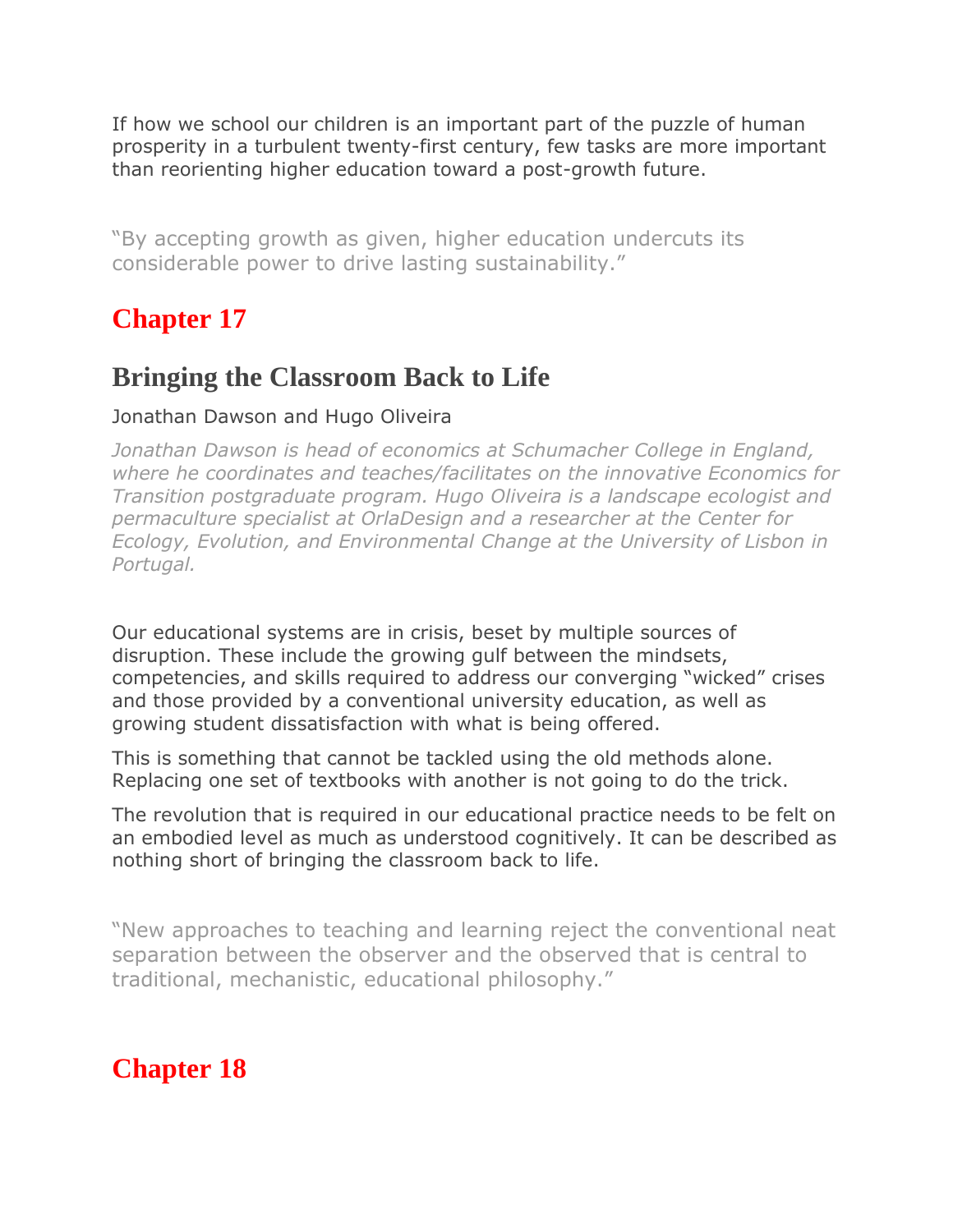## **Preparing Vocational Training for the Eco-Technical**

## **Transition**

#### Nancy Lee Wood

*Nancy Lee Wood is a professor of sociology and director of the Institute for Sustainability and Post-carbon Education at Bristol Community College in Fall River, Massachusetts.*

In the foreseeable future, the role of conventional university and graduate programs as credentialing agencies will undoubtedly continue, but this will become less standard as learners tap into alternative educational venues that offer streamlined instruction within shorter time frames and at relatively lower cost.

Regardless of the venue, the focus most likely will be on eco-technical education: applying science to meet human needs while minimizing ecological disruption.

Tackling the numerous societal and ecological challenges that lie ahead requires a fundamental shift in educational priorities. By providing students with the practical skills and knowledge that they need, we can better prepare them for the very different world of tomorrow.

"Many short-term educational practices and vocational contributions can lead humankind to long-term gains."

# **Chapter 19**

#### **Sustainability Education in Prisons: Transforming Lives,**

#### **Transforming the World**

Joslyn Rose Trivett, Raquel Pinderhughes, Kelli Bush, Liliana Caughman, and Carri J. LeRoy

*Joslyn Rose Trivett is education and outreach manager at the Sustainability in Prisons Project (SPP). Raquel Pinderhughes is a professor in urban studies and planning at San Francisco State University and executive director of Roots of Success. Kelli Bush is SPP program manager, Liliana Caughman is*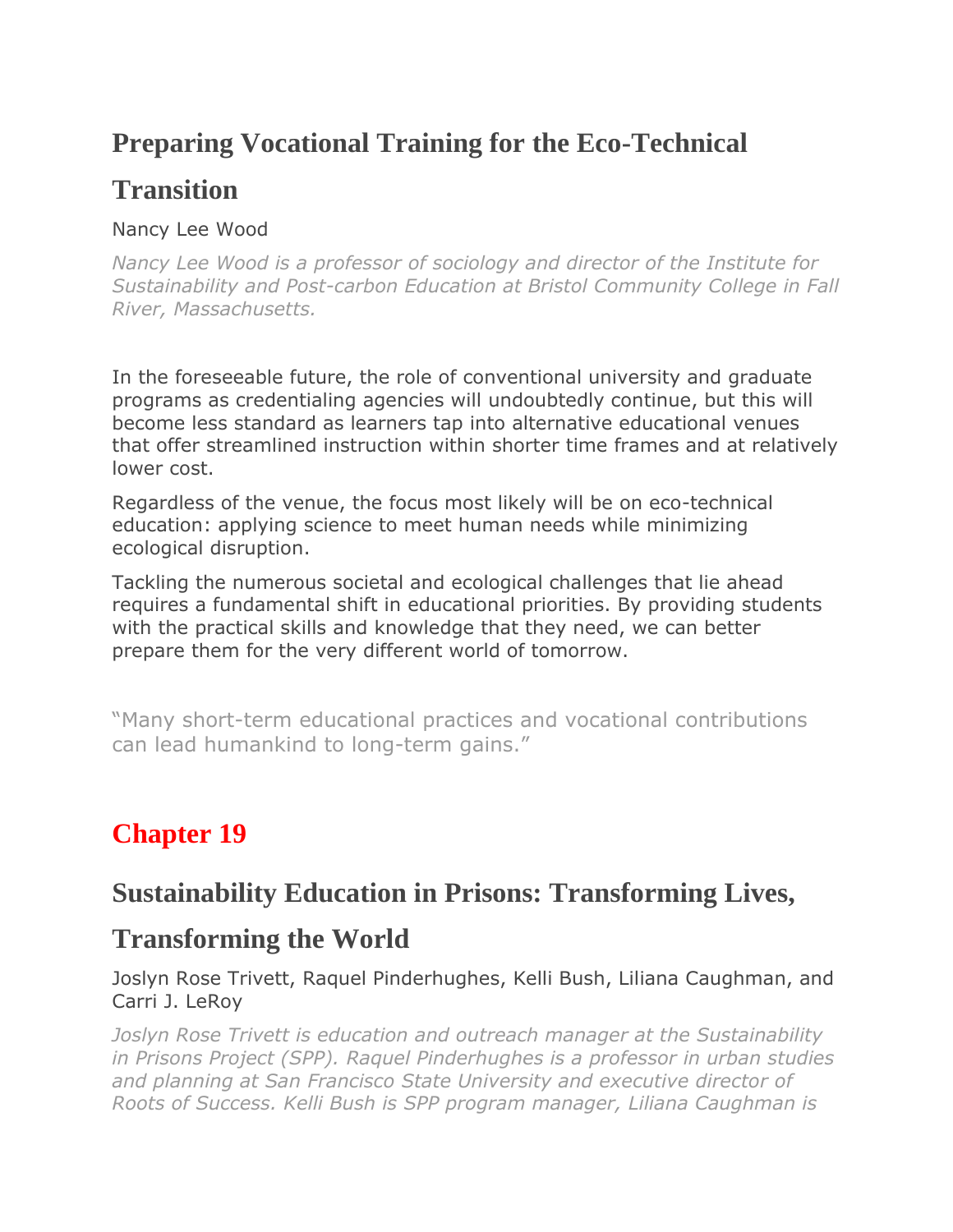*SPP lecture series coordinator, and Carri J. LeRoy is SPP codirector and a faculty member at The Evergreen State College.*

Prisons are designed to contain and control the people they house, and corrections facilities may be the last place where one would expect to find innovative environmental programs.

However, beautiful and productive environmental education initiatives are blooming in such facilities across the United States and around the world.

Extraordinary partnerships have emerged among incarcerated people, corrections staff, nonprofits, visiting students, faculty, scientists, and community groups. Together, they are creating programs that provide environmental education, gardening, recycling, composting, materials repurposing, habitat restoration, endangered species recovery, and job training.

"Environmental education programs have improved quality of life in prison and have energized environmental activism in people outside the environmental mainstream."

# **Chapter 20**

### **Bringing the Earth Back into Economics**

#### Joshua Farley

*Joshua Farley is an ecological economist, professor in community development and applied economics, fellow at the Gund Institute for Ecological Economics at the University of Vermont, and special visiting researcher at the Universidade Federal de Santa Catarina in Brazil. He is coauthor with Herman Daly of the first textbook in ecological economics.*

Over recent decades, mainstream economic education has become increasingly obsessed with highly stylized mathematical models populated by rational, self-interested consumers. It has become less open to alternative methods and views, and less relevant to real-world events.

Our economic system and economic education have failed so far to adapt to challenges of the Anthropocene. We must create a resilient economic system that is capable of avoiding critical ecological thresholds while satisfying people's basic needs; we must design an economic system that is capable of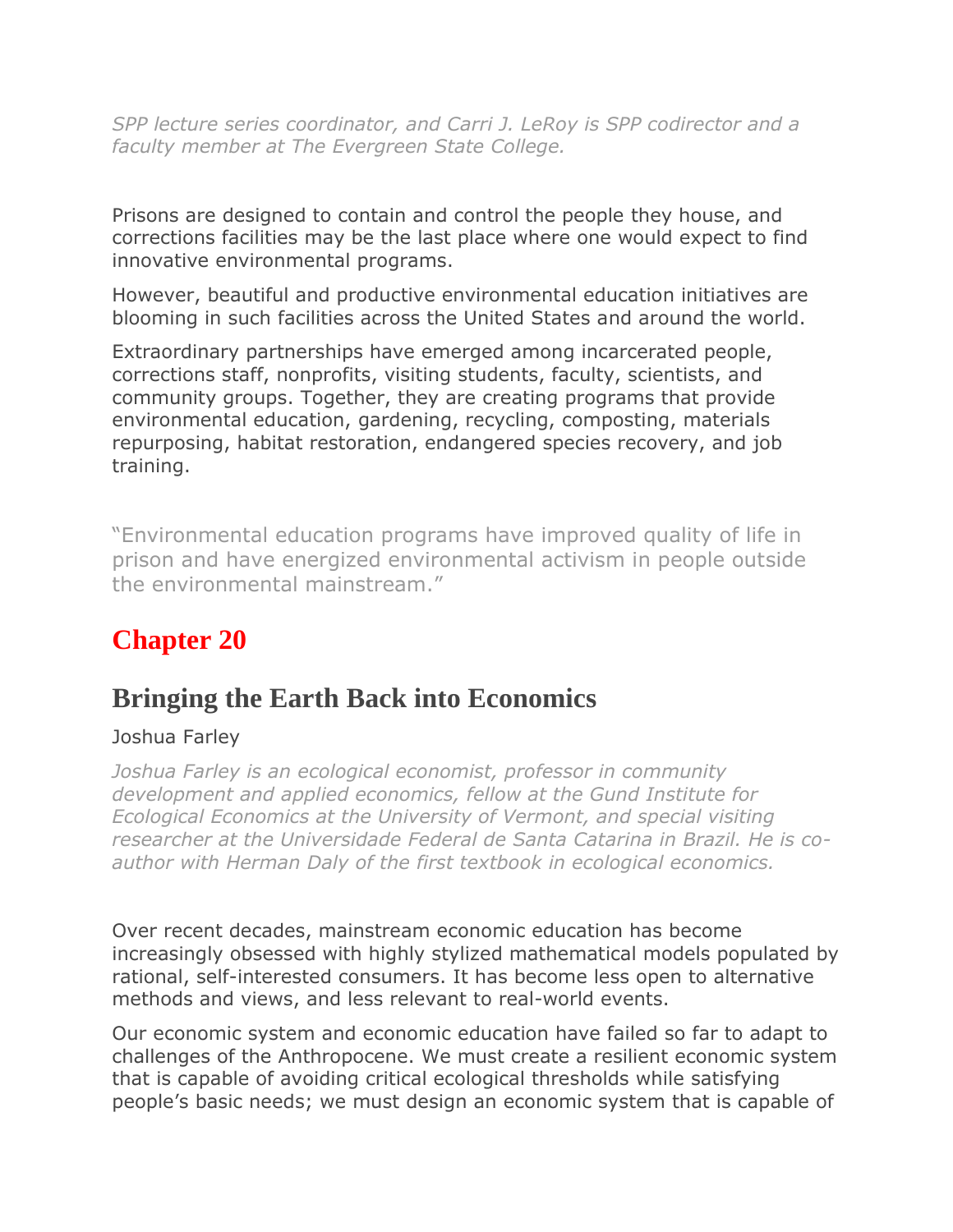balancing what is biophysically possible on a finite planet with what is socially, psychologically, and ethically desirable.

"Unlike the laws of physics, economic systems continually evolve in ways that profoundly affect the social and ecological systems in which they are nested."

# **Chapter 21**

### **New Times, New Tools: Agricultural Education for the**

### **Twenty-First Century**

#### Laura Lengnick

*Laura Lengnick is a soil scientist and climate resilience consultant with Cultivating Resilience, LLC, in Asheville, North Carolina. She previously served as the director of sustainability education at Warren Wilson College and is the author of the 2015 book,* Resilient Agriculture: Cultivating Food Systems for a Changing Climate*.*

Widely recognized as a major factor pushing our planet beyond "safe operating-space," the way that we eat fuels climate change, erodes community resilience, and contributes to many other twenty-first century challenges.

Calls for a transformation of the global industrial food system have grown over the last decade as it has become increasingly clear that sustainable food systems are the only way to achieve food security in a world of 9 billion people. This push for a fundamental shift in agriculture comes amid growing concern about the capacity of institutions of agricultural higher education to drive such a transformation.

Educators in sustainable agriculture, agroecology, and food systems have led the way in innovating student-centered teaching and learning strategies in higher education. At the heart of these innovations is a transformation of agricultural education that changes both what we teach and how we teach it.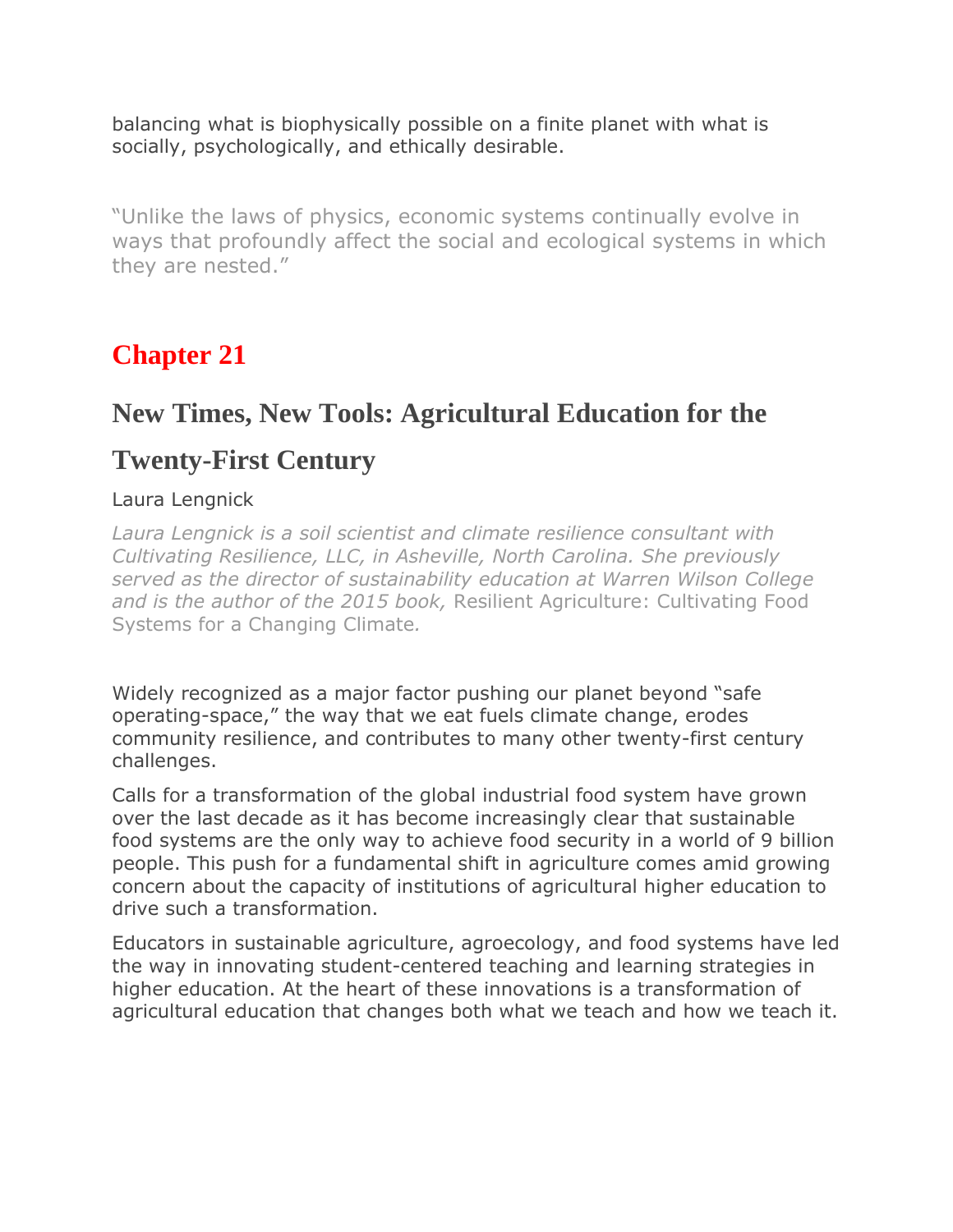"Farmer, scientist, student, educator, activist, administrator, business owner, policy maker, or parent or child, we are all teachers and learners. We all can play a role in transforming agricultural education."

# **Chapter 22**

## **Educating Engineers for the Anthropocene**

Daniel Hoornweg, Nadine Ibrahim, and Chibulu Luo

*Daniel Hoornweg is Richard Marceau Chair at the University of Ontario Institute of Technology. Nadine Ibrahim is a post-doctoral researcher and lecturer, and Chibulu Luo is a PhD student, both in the Department of Civil Engineering at the University of Toronto.*

Design conditions are no longer static and stationary. In this changing environment, infrastructure must be more sustainable as it meets the needs of people, equitably support the fulfillment of human potential, and be appropriate for its specific location and culture.

Educating engineers to be more forward looking so as to develop new technologies and help build cities and society within this uncertainty is a crucial challenge. It is a challenge that the engineering profession is just starting to grapple with.

The profession must tackle this head on, especially in an era of both climate change and continuing population growth.

"Even more important than graduating more engineers around the world is the need to educate better engineers."

# **Chapter 23**

### **The Evolving Focus of Business Sustainability Education**

#### Andrew J. Hoffman

*Andrew J. Hoffman is Holcim (U.S.) Professor of Sustainable Enterprise at the University of Michigan Stephen M. Ross School of Business.*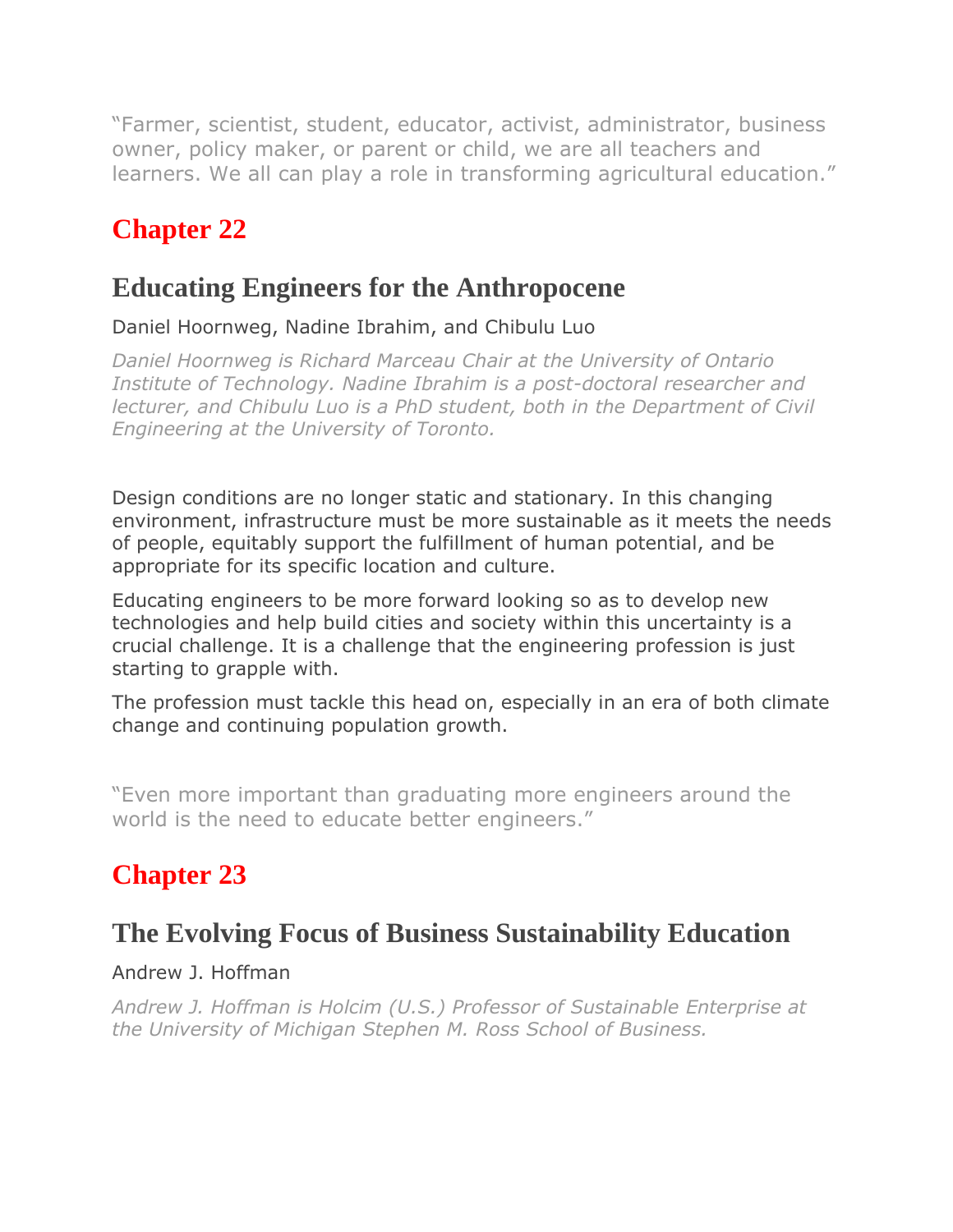There is great interest and energy in bringing sustainability more deeply into the norms of business education—moving from Business Sustainability Education 1.0 to 2.0. This shift is critical. If society is to adequately address sustainability, the solutions must come from the market, and, more specifically, from the corporate sector.

Without business, there will be no scalable solutions.

That does not mean that only business can generate solutions, but rather that the powers of innovation, production, and distribution that business possesses must play an essential role in making the necessary changes in our lifestyles.

"Where students who wanted to change the world once turned to graduate schools of public policy and nonprofit management for their training, many now turn to schools of business management."

# **Chapter 24**

### **Teaching Doctors to Care for Patient and Planet**

#### Jessica Pierce

*Jessica Pierce, PhD, is a bioethicist and faculty affiliate at the Center for Bioethics and Humanities, University of Colorado Anschutz Medical School.*

Scientists and public health experts have long understood the crucial links between the natural environment and human health, but only in the past several decades has the true significance of these interconnections become apparent.

With climate change and other environmental threats taking center stage in discussions of future health and survival, it is perhaps surprising that this issue remains largely absent from medical curricula.

Medicine will need to adapt to an environmentally challenged planet and to learn to protect and sustain health without causing further damage to overstressed ecosystems.

The medical educators of today and the doctors of tomorrow need to foster a revolution in how medicine is taught and practiced, how hospitals and clinics are designed, and how patients are treated and counseled.